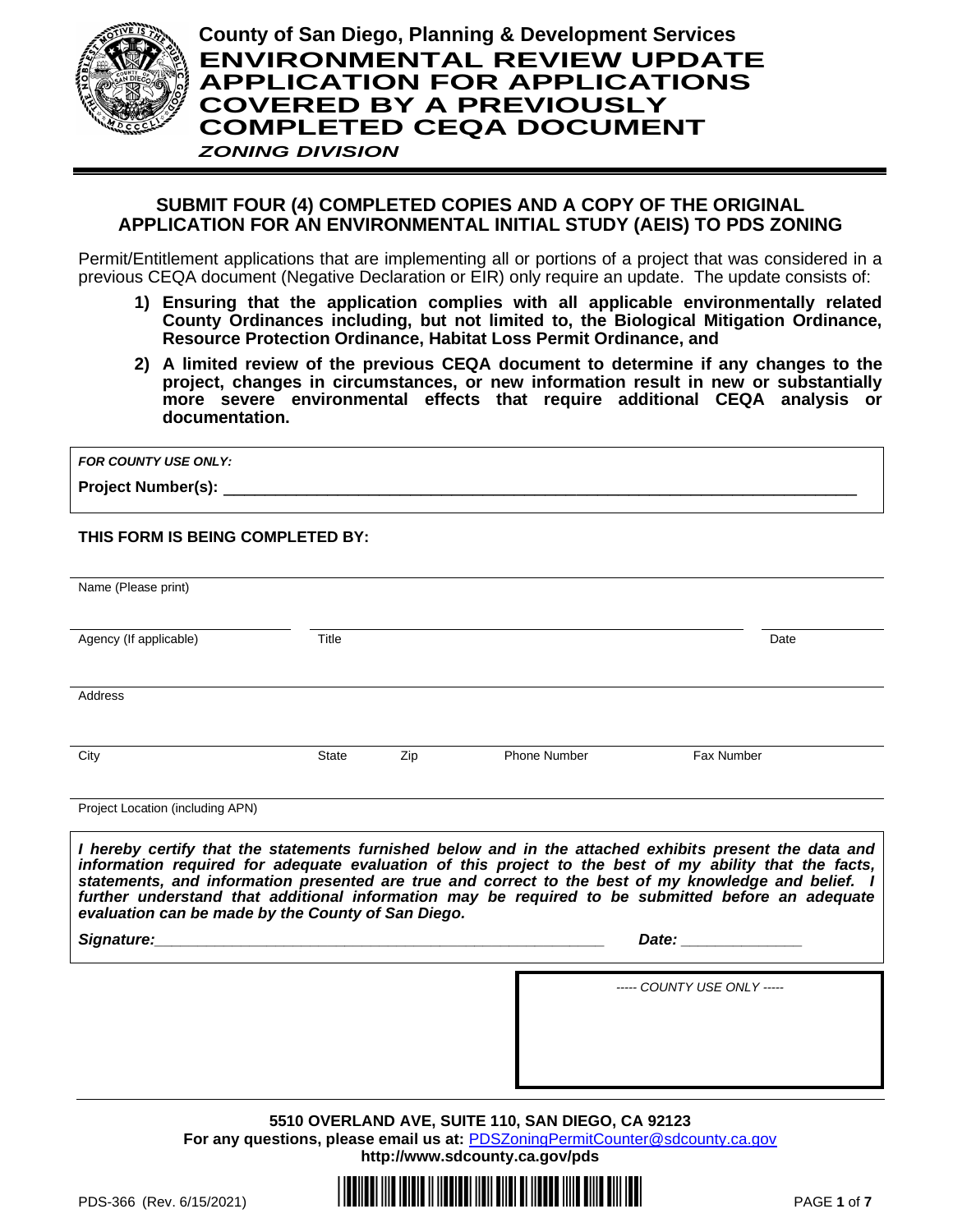

**County of San Diego, PDS, Zoning Division ENVIRONMENTAL REVIEW UPDATE APPLICATION FOR APPLICATIONS COVERED BY A PREVIOUSLY COMPLETED CEQA DOCUMENT** 

*Continued*

# PREVIOUS ENVIRONMENTAL REVIEW DETAIL

1. Indicate all *open and previously approved* discretionary permit applications filed with the County of San Diego related to the existing application. Indicate the respective case numbers: Contact Zoning for assistance at 1-(888)-267-8770.

### 2. **YES NO UNKNOWN**

 $\Box$   $\Box$  A stormwater management plan has been submitted with a prior related discretionary application. If yes, indicate application number(s):

### 3. **YES NO UNKNOWN**

 $\Box$  Multiple Species Conservation Program (MSCP) Findings/Biological Mitigation Ordinance (BMO) Conformance have been made with a prior related discretionary application. If yes, indicate application number(s):

4. *California Department of Fish and Wildlife Fees:* If your project has an effect on native biological resources, State law requires the payment of a fee to the California Department of Fish and Wildlife (CDFW) for their review of the document (Fish and Wildlife Code §711.4). Generally, only one filing fee is required for each project. Please indicate the (CDFW) Fee Status of your project:

|  | YES NO UNKNOWN |
|--|----------------|
|  |                |



 $\Box$   $\Box$  The project has previously paid for (CDFW) Fees. If Yes, and a receipt of the payment is available, please attach.

# **YES NO UNKNOWN**

 $\Box$   $\Box$  The project has previously been found to have a "de minimis impact" on fish and wildlife resources.

# PROJECT DETAIL

# **I. FEATURES OF THE APPLICATION WHICH DEVIATE FROM, OR WERE NOT DETAILED IN THE PROJECT ANALYZED IN THE PREVIOUS CEQA DOCUMENT**

Describe all deviations of the current application from the project analyzed in the previous CEQA document. In cases where the project description in the previous CEQA document only generally recognizes the portion of the project covered by the current application, please provide additional detail. The narrative must be supplemented by a project plan or map of appropriate scale and legibility with all deviations "Redlined". Also, include details such as any boundary adjustments, rezones, or general plan amendments which have involved the project site since the previous CEQA document was adopted/certified. **If there are no deviations from the project analyzed in the previous CEQA document and the project description clearly details the specifics of the present application, please write "None." Lack of sufficient detail may result in project delay and the requirement to resubmit detailed project information.** Use additional sheets if necessary.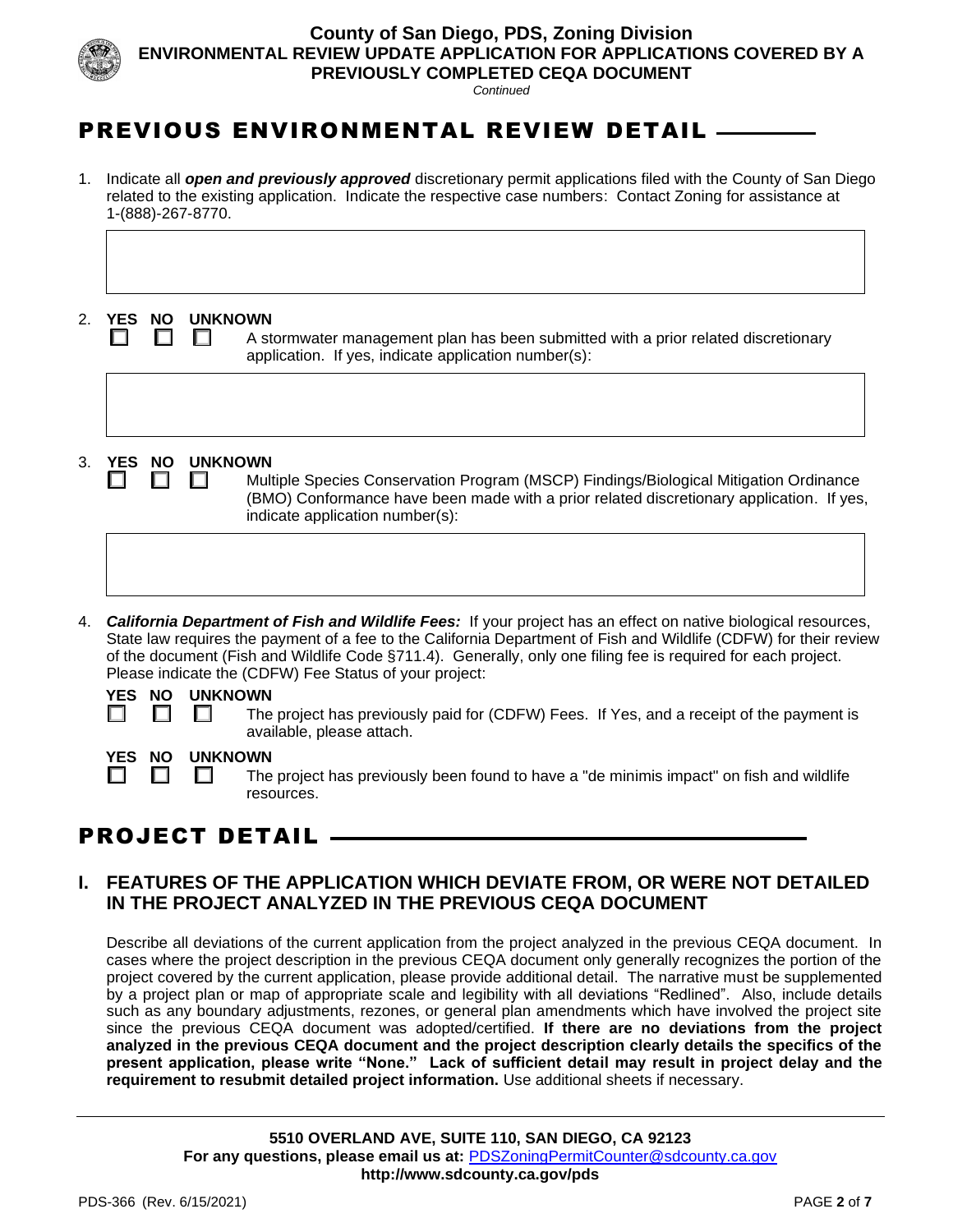

### **County of San Diego, PDS, Zoning Division ENVIRONMENTAL REVIEW UPDATE APPLICATION FOR APPLICATIONS COVERED BY A PREVIOUSLY COMPLETED CEQA DOCUMENT**

*Continued*

# **II. CODE COMPLIANCE/VIOLATION ISSUES**

Describe any known open or active code compliance/violation issues on the proposed project site. Indicate related Violation Numbers. If no open or active code compliance/violation issues are present or known, please state "NONE" or "UNKNOWN", as appropriate*. (Use additional sheets if necessary):*

# **III. OFF-SITE IMPROVEMENTS/UTILITY EXTENSIONS WHICH DEVIATE FROM, OR WERE NOT DETAILED IN THE PROJECT ANALYZED IN THE PREVIOUS CEQA DOCUMENT**

| ν<br>NO<br>I | ١ |
|--------------|---|
|--------------|---|

Are there any necessary off-site improvements/utility extensions either 1) not detailed in the earlier environmental review or 2) deviates from the off-site improvements/utility extensions shown in the previous environmental review? If "Yes", answer the following questions and make sure that any deviations are "Redlined" on an attached exhibit/plan. Use additional sheets if necessary.



Is **construction of new off-site streets or widening of existing off-site streets** proposed which deviates from or was not detailed in the project analyzed in the previous CEQA document? If yes, describe:



Is the extension of **sewer/water/electric/gas lines** proposed which deviates from or was not detailed in the project analyzed in the previous CEQA document? If yes, describe (include distance to the nearest existing lines – in miles or feet, and the location of anticipated connection point):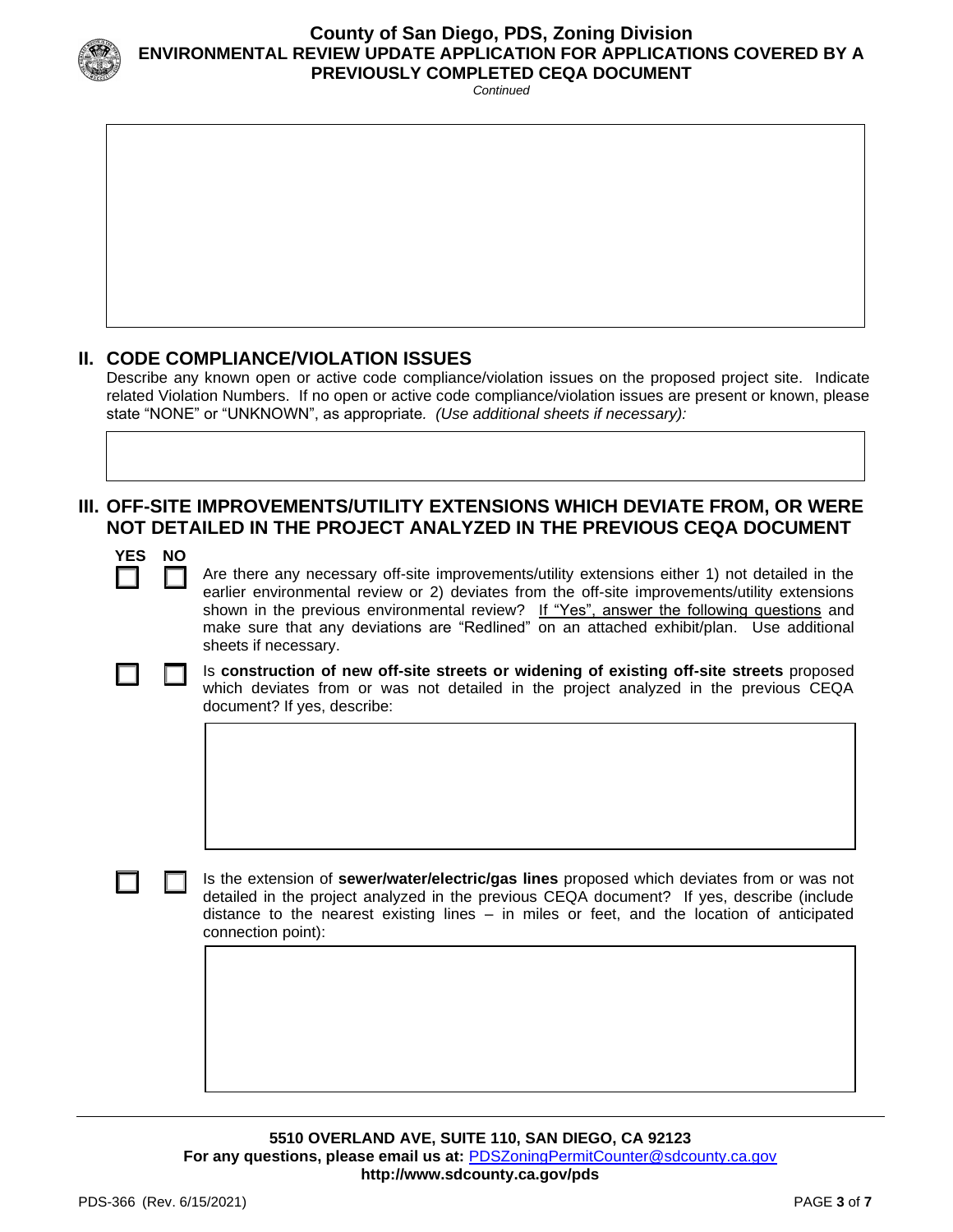|            | <b>County of San Diego, PDS, Zoning Division</b><br>ENVIRONMENTAL REVIEW UPDATE APPLICATION FOR APPLICATIONS COVERED BY A<br>PREVIOUSLY COMPLETED CEQA DOCUMENT<br>Continued |                |                                                                                                                                                                                                                                                                                                                                        |  |  |  |  |  |
|------------|------------------------------------------------------------------------------------------------------------------------------------------------------------------------------|----------------|----------------------------------------------------------------------------------------------------------------------------------------------------------------------------------------------------------------------------------------------------------------------------------------------------------------------------------------|--|--|--|--|--|
| <b>YES</b> | <b>NO</b>                                                                                                                                                                    |                | Are new off-site drainage/stormwater/flood control facilities or improvements to the<br>existing off-site drainage/stormwater/flood control facilities proposed which deviates from<br>or was not detailed in the project analyzed in the previous CEQA document? If yes, describe:                                                    |  |  |  |  |  |
|            |                                                                                                                                                                              |                | Are pedestrian and/or bicycle paths which deviate from or were not detailed in the project<br>analyzed in the previous CEQA document proposed?                                                                                                                                                                                         |  |  |  |  |  |
|            | IV. GRADING WHICH DEVIATES FROM, OR WAS NOT DETAILED IN THE PROJECT<br><b>ANALYZED IN THE PREVIOUS CEQA DOCUMENT</b>                                                         |                |                                                                                                                                                                                                                                                                                                                                        |  |  |  |  |  |
| <b>YES</b> | NO.                                                                                                                                                                          | <b>UNKNOWN</b> | Is any necessary grading either 1) not detailed in the earlier environmental<br>review or 2) deviates from the grading shown in the previous environmental<br>review? If "Yes", answer the following questions and make sure that all<br>deviations are "Redlined" on an attached exhibit/plan. Use additional sheets if<br>necessary. |  |  |  |  |  |
|            |                                                                                                                                                                              |                | Will grading or filling, which deviates from or was not detailed in the project<br>analyzed in the previous CEQA document, be required? If yes, discuss<br>deviations from original plan:                                                                                                                                              |  |  |  |  |  |

### **Original proposal:**

| Vol. of cut: | cubic yds. Max cut slope ratio: | Max. height: |  |
|--------------|---------------------------------|--------------|--|
|              |                                 |              |  |

Vol. of fill: \_\_\_\_\_ cubic yds. Max fill slope ratio: \_\_\_\_\_ Max. height: \_\_\_\_\_ ft.

### **Current proposal:**

Vol. of cut: \_\_\_\_\_ cubic yds. Max cut slope ratio: \_\_\_\_\_ Max. height: \_\_\_\_\_ ft.

Vol. of fill: \_\_\_\_\_ cubic yds. Max fill slope ratio: \_\_\_\_\_ Max. height: \_\_\_\_\_ ft.

If soil is to be imported/exported please describe the source of import/export location, if known. *(Use additional sheets if necessary)*:

Is grading or filling of soil anticipated off-site which deviates from or was not detailed in the project analyzed in the previous CEQA document? Explain *(Use additional sheets if necessary):*

**5510 OVERLAND AVE, SUITE 110, SAN DIEGO, CA 92123 For any questions, please email us at:** [PDSZoningPermitCounter@sdcounty.ca.gov](mailto:PDSZoningPermitCounter@sdcounty.ca.gov) **<http://www.sdcounty.ca.gov/pds>**

П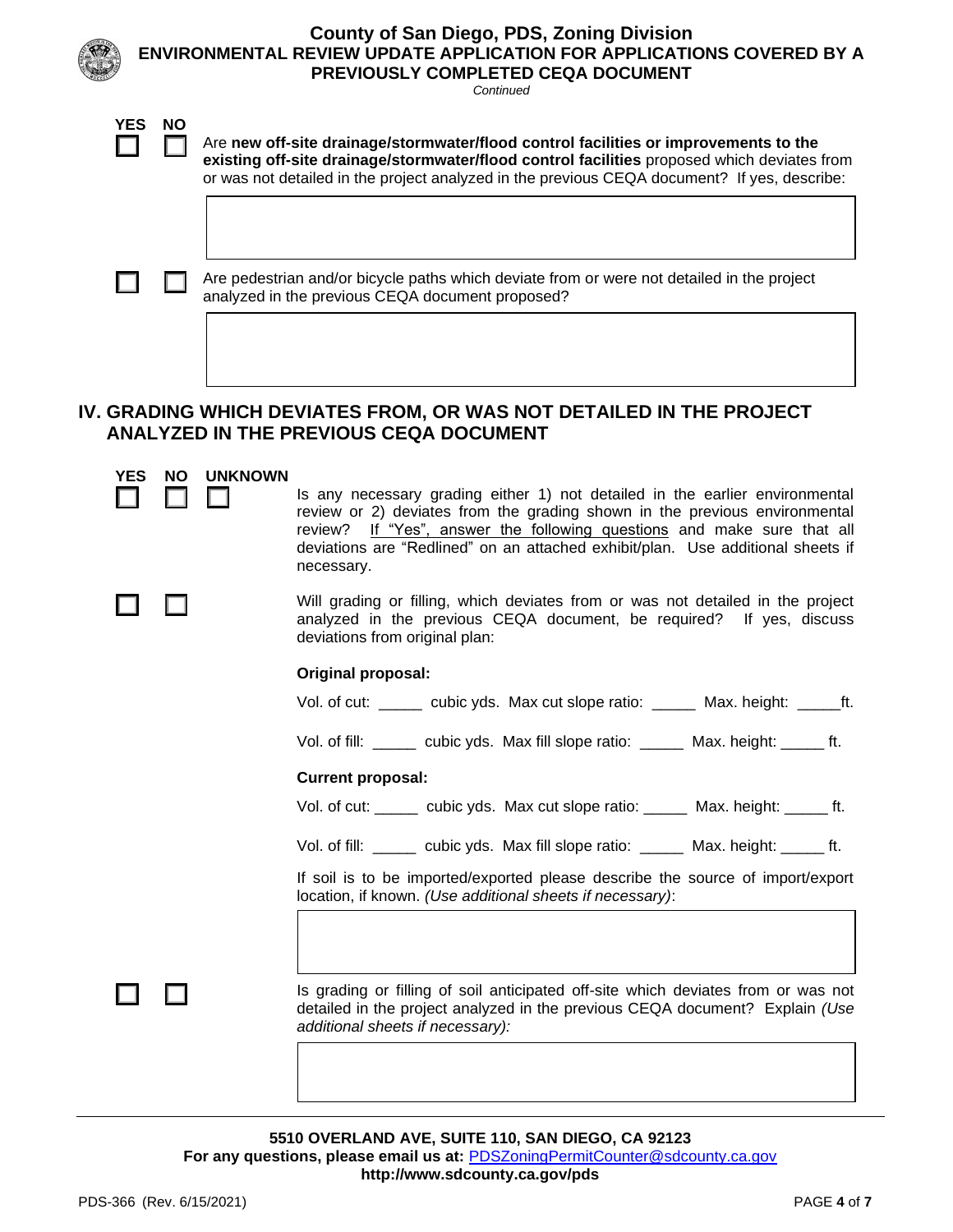|            |           |                |                            | Continued | <b>County of San Diego, PDS, Zoning Division</b><br>PREVIOUSLY COMPLETED CEQA DOCUMENT                                                                                                                                                                 | <b>ENVIRONMENTAL REVIEW UPDATE APPLICATION FOR APPLICATIONS COVERED BY A</b> |
|------------|-----------|----------------|----------------------------|-----------|--------------------------------------------------------------------------------------------------------------------------------------------------------------------------------------------------------------------------------------------------------|------------------------------------------------------------------------------|
| <b>YES</b> | <b>NO</b> | <b>UNKNOWN</b> |                            |           | Is blasting which deviates from or was not detailed in the project analyzed in the<br>previous CEQA document anticipated? If so, please indicate possible location of<br>blasting sites on the grading plan & detail the areas expected to be blasted: |                                                                              |
|            |           |                | <b>Original proposal:</b>  |           | Are retaining walls proposed which deviates from or was not detailed in the<br>project analyzed in the previous CEQA document? If yes, discuss deviations<br>from original plan: (Show all retaining walls on site/plot plan or map)                   |                                                                              |
|            |           |                | <b>Current proposal:</b>   |           | Max. height ___________ ft. Proposed Length ___________ ft.                                                                                                                                                                                            |                                                                              |
|            |           |                | Max. height __________ ft. |           | Proposed Length ___________ ft.<br>THE PROJECT ANALYZED IN THE PREVIOUS CEQA DOCUMENT                                                                                                                                                                  | V. PROPOSED SITE UTILIZATION WHICH DEVIATES FROM, OR WAS NOT DETAILED IN     |

| YES | <b>NO</b><br>Is the project either a multi-family residential, commercial or industrial project <b>AND</b> were building<br>characteristics either 1) not detailed in the earlier environmental review, or 2) deviates from the<br>building characteristics shown in the previous environmental review? If "Yes", fill in only those areas<br>below which deviate from the original project and make sure that these deviations/specifications are<br>shown/"Redlined" on an attached exhibit/plan. Use additional sheets if necessary. |  |  |  |  |  |  |
|-----|-----------------------------------------------------------------------------------------------------------------------------------------------------------------------------------------------------------------------------------------------------------------------------------------------------------------------------------------------------------------------------------------------------------------------------------------------------------------------------------------------------------------------------------------|--|--|--|--|--|--|
|     | <b>Original proposal:</b>                                                                                                                                                                                                                                                                                                                                                                                                                                                                                                               |  |  |  |  |  |  |
|     | 1. Total area ___________________ sq. ft.                                                                                                                                                                                                                                                                                                                                                                                                                                                                                               |  |  |  |  |  |  |
|     | Total net area (total minus area of public street and dedication) ____________ acres or sq. ft.                                                                                                                                                                                                                                                                                                                                                                                                                                         |  |  |  |  |  |  |
|     |                                                                                                                                                                                                                                                                                                                                                                                                                                                                                                                                         |  |  |  |  |  |  |
| 3.  | Number of attached residential units ____________                                                                                                                                                                                                                                                                                                                                                                                                                                                                                       |  |  |  |  |  |  |
| 4.  | Number of floor area: Commercial uses _____________ Industrial uses: ___________                                                                                                                                                                                                                                                                                                                                                                                                                                                        |  |  |  |  |  |  |
| 5.  | Number of off-street parking spaces _____________                                                                                                                                                                                                                                                                                                                                                                                                                                                                                       |  |  |  |  |  |  |
|     | <b>Current proposal:</b>                                                                                                                                                                                                                                                                                                                                                                                                                                                                                                                |  |  |  |  |  |  |
|     | 1. Total area _______________ sq. ft.                                                                                                                                                                                                                                                                                                                                                                                                                                                                                                   |  |  |  |  |  |  |
|     | Total net area (total minus area of public street and dedication) ____________ acres or sq. ft.                                                                                                                                                                                                                                                                                                                                                                                                                                         |  |  |  |  |  |  |
|     |                                                                                                                                                                                                                                                                                                                                                                                                                                                                                                                                         |  |  |  |  |  |  |
| 3.  | Number of attached residential units ___________                                                                                                                                                                                                                                                                                                                                                                                                                                                                                        |  |  |  |  |  |  |
| 4.  | Number of floor area of: Commercial uses<br>Industrial uses: The Contract of the Contract of the Contract of the Contract of the Contract of the Contract o                                                                                                                                                                                                                                                                                                                                                                             |  |  |  |  |  |  |
| 5.  | Number of off-street parking spaces ___________                                                                                                                                                                                                                                                                                                                                                                                                                                                                                         |  |  |  |  |  |  |
|     |                                                                                                                                                                                                                                                                                                                                                                                                                                                                                                                                         |  |  |  |  |  |  |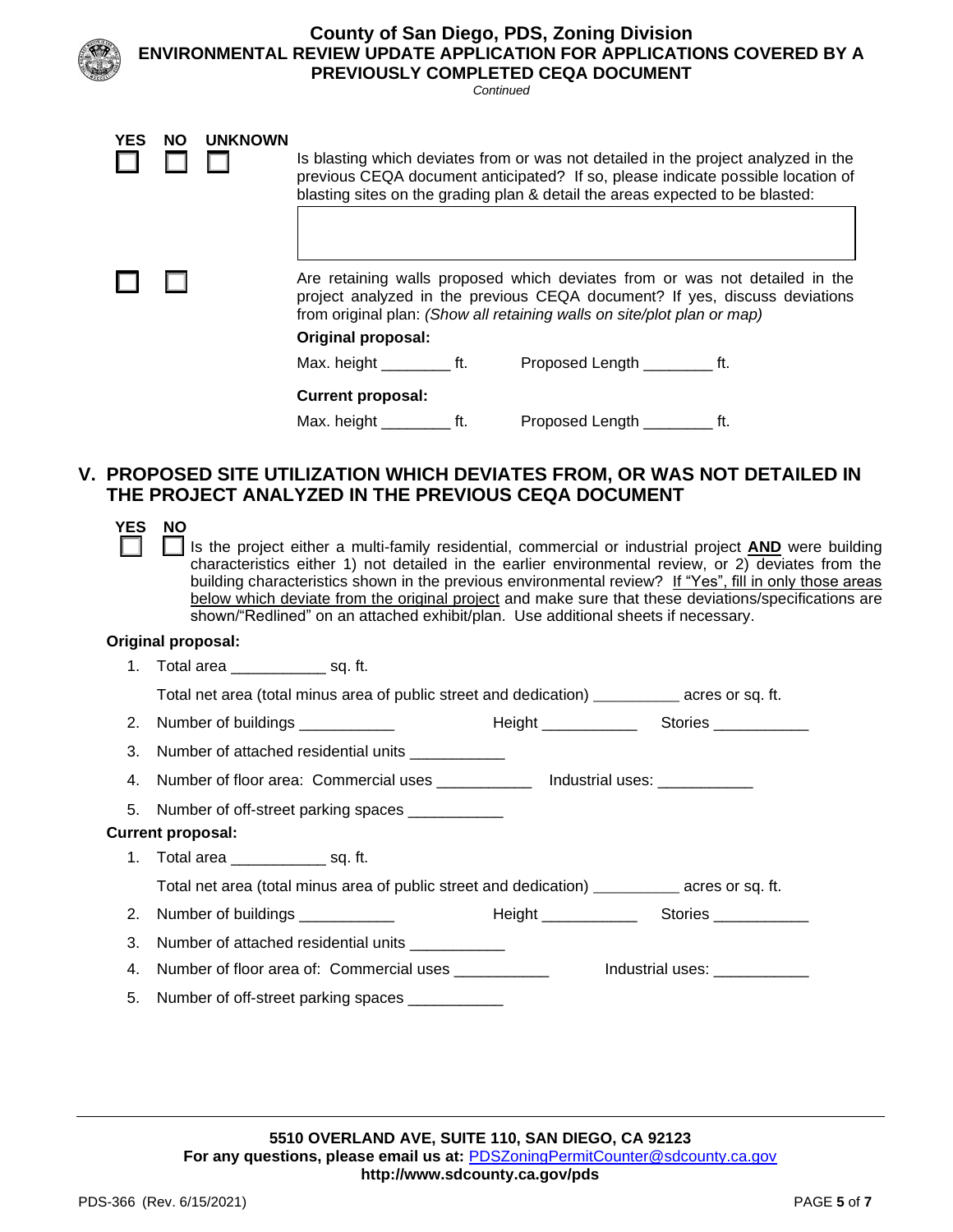

# **County of San Diego, PDS, Zoning Division ENVIRONMENTAL REVIEW UPDATE APPLICATION FOR APPLICATIONS COVERED BY A PREVIOUSLY COMPLETED CEQA DOCUMENT**

*Continued*

**VI. COMMERCIAL/INDUSTRIAL SITE UTILIZATION** Complete **ONLY** for proposed projects associated with Commercial or Industrial development (including Day Care Centers and Cottage Industries). Fill out to the extent known.

# **PROJECT OPERATIONS WHICH DEVIATE FROM, OR WERE NOT DETAILED IN THE PROJECT ANALYZED IN THE PREVIOUS CEQA DOCUMENT**

#### **Original proposal:**

- 1. Number of average daily vehicle trips generated by the project \_\_\_\_\_\_\_\_\_\_\_\_\_\_
- 2. Facilities to be open on weekdays from \_\_\_\_\_\_\_\_ a.m. to \_\_\_\_\_\_\_\_\_ p.m.
	- On weekends from \_\_\_\_\_\_\_\_\_ a.m. to \_\_\_\_\_\_\_\_\_ p.m.
- 3. Total number of employees **Each Shift** Each Shift **Each Shift** 2014

4. Number of clients, customers, or users EACH weekday

- 5. Radius of the service area \_\_\_\_\_\_\_\_\_\_\_
- 6. Total floor area \_\_\_\_\_\_\_\_\_\_\_\_ square feet Type of uses \_\_\_\_\_\_\_\_\_\_\_\_\_\_\_\_\_\_\_\_\_\_
- 7. Number of off-site parking spaces provided \_\_\_\_\_\_\_\_\_\_\_\_\_
- 8. North American Standard Industrial Classification Code(s) *[\(http://www.census.gov/epcd/www/naicstab.htm\)](http://www.census.gov/epcd/www/naicstab.htm): \_\_\_\_\_\_\_\_\_\_\_\_\_\_\_\_\_\_\_\_\_\_\_\_\_\_\_\_\_\_\_\_\_\_\_\_\_\_\_\_\_\_\_\_\_\_\_\_\_\_\_\_\_\_\_\_\_\_\_\_\_\_\_\_\_\_\_\_\_\_\_\_\_\_\_\_\_\_\_\_\_\_\_\_\_\_\_\_\_\_\_\_\_\_*

*PROJECT OPERATIONS (cont.)* Complete **ONLY** for proposed projects associated with Commercial or Industrial development (including Day Care Centers and Cottage Industries). Fill out to the extent known.

#### **Current proposal:**

- 1. Number of average daily vehicle trips generated by the project
- 2. Facilities to be open on weekdays from \_\_\_\_\_\_\_\_ a.m. to \_\_\_\_\_\_\_ p.m.
	- On weekends from \_\_\_\_\_\_\_\_ a.m. to \_\_\_\_\_\_\_\_\_ p.m.
- 3. Total number of employees **Each Shift Legation** Each Shift  $\overline{\phantom{a}}$

4. Number of clients, customers, or users EACH weekday

- 5. Radius of the service area \_\_\_\_
- 6. Total floor area example are square feet Type of uses  $\overline{a}$

7. Number of off-site parking spaces provided

8. North American Standard Industrial Classification Code(s) *[\(http://www.census.gov/epcd/www/naicstab.htm\)](http://www.census.gov/epcd/www/naicstab.htm): \_\_\_\_\_\_\_\_\_\_\_\_\_\_\_\_\_\_\_\_\_\_\_\_\_\_\_\_\_\_\_\_\_\_\_\_\_\_\_\_\_\_\_\_\_\_\_\_\_\_\_\_\_\_\_\_\_\_\_\_\_\_\_\_\_\_\_\_\_\_\_\_\_\_\_\_\_\_\_\_\_\_\_\_\_\_\_\_\_\_\_\_\_\_*

# **A. INDUSTRIAL WASTE WHICH DEVIATES FROM, OR WAS NOT DETAILED IN THE PROJECT ANALYZED IN THE PREVIOUS CEQA DOCUMENT**



1.  $\Box$   $\Box$   $\Box$  Will industrial waste be discharged which deviates from or was not detailed in the project analyzed in the previous CEQA document? If yes, attach a discussion of the provisions for disposal.

**5510 OVERLAND AVE, SUITE 110, SAN DIEGO, CA 92123 For any questions, please email us at:** [PDSZoningPermitCounter@sdcounty.ca.gov](mailto:PDSZoningPermitCounter@sdcounty.ca.gov) **<http://www.sdcounty.ca.gov/pds>**